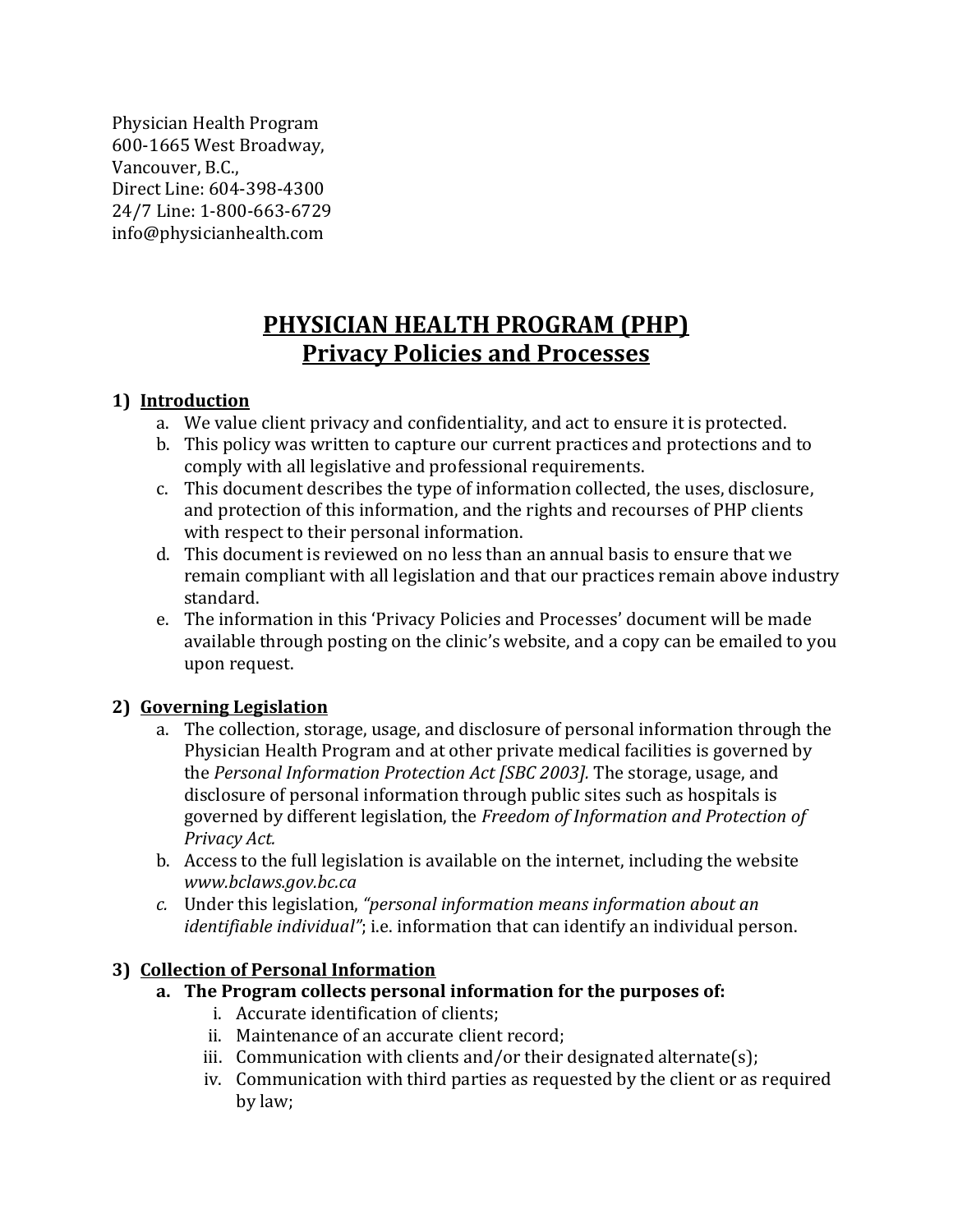- v. Provision of program services;
- vi. Accessing services elsewhere on behalf of clients;
- vii. Health promotion and prevention;
- viii. Submitting and administering claims for clinical and other services;
- ix. Preparation of reports to third parties as requested by the client or as required by law (see 'Disclosure of Information' below);
- x. Professional requirements;
- xi. Quality assurance.

#### **b. The following personal information could be collected:**

*Note: not all the information below will necessarily be collected; specific information collected will be based on the purpose for which it is being collected.*

- i. Name
- ii. Date of Birth
- iii. Personal Health Number (PHN)
- iv. Address
- v. Phone number(s) of client and designated emergency/alternate contacts
- vi. Fax numbers of client and designated emergency/alternate contacts
- vii. Email addresses of client and designated emergency/alternate contacts
- viii. Medical insurance details;
	- 1. Provincial Personal Health Number (PHN)
	- 2. Private medical benefit insurance details
	- 3. Local Health Authority user identification
	- 4. Other insurance identifications as required
	- ix. Health Information as required, which may include any or all of:
		- 1. Personal and Family Medical History
		- 2. Past and current diagnoses
		- 3. Presenting symptoms and examination findings
		- 4. Tests ordered and the results of those tests
		- 5. Consultations requested and the results of those consults
		- 6. Prescription history:
			- *a.* On occasion it may be necessary to clarify prescriptions that a client has received; the computerized pharmacy network and database known as "PharmaNet" provides this information;
			- *b.* The Province of B.C. has established "PharmaNet" pursuant to section 37 of the *Pharmacists, Pharmacy Operations and Drug Scheduling Act R.S.B.C. 1996c 363;*
			- c. The College of Physicians and Surgeons of British Columbia has indicated that the use of this resource is a professional standard to inform physicians or their delegates of a person's prescribing history when clinically indicated;
			- d. As a result, the physicians and/or their designates in the Physician Health Program may request access to a client's PharmaNet records for the purposes of clarification of prescriptions received.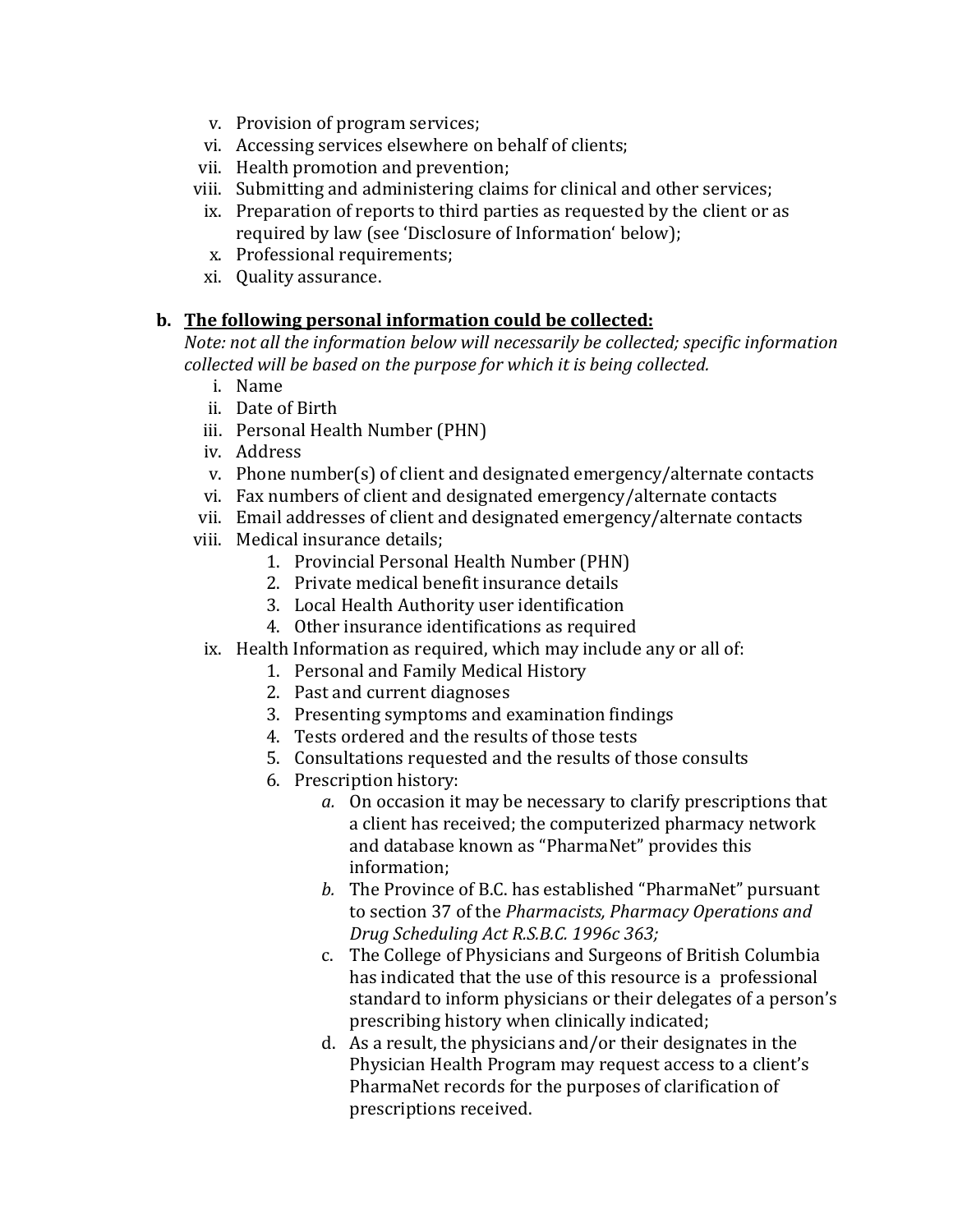- e. Clients can decline to consent to access to PharmaNet, but this could then constrain a service, or prevent a prescription being given.
- 7. Allergies
- 8. Immunizations
- 9. Other relevant information pertaining to a client's medical/health status and/or risks
- 10. Other information to be provided to third parties at the client's request (e.g. Employers, WorkSafe BC, legal proceedings, insurance claims, government claims or documentation), or as legally required (See 'Disclosure' below)

#### **4) Accuracy of Information**

The Physician Health Program makes every effort to ensure the accuracy of all recorded information

- a. In the event of an inaccuracy in administrative information:
	- i. the PHP team member becoming aware of the inaccuracy will bring it to the attention of the team's administrative staff
	- ii. with satisfaction on reasonable grounds that the new information is correct, it will be corrected by the administrative staff.
	- iii. if the accurate information cannot be determined, PHP administrative staff may contact the client or involved outside sources to determine the accurate information and will amend the record as indicated
- b. In the event of an inaccuracy in clinical information:
	- i. the PHP team member becoming aware of the inaccuracy will bring the inaccuracy to the attention of the clinical team member who created that entry
	- ii. if able to satisfactorily determine the accuracy of the new information, the clinical team member who created the inaccuracy will correct it
	- iii. if the accuracy of the information is unclear, PHP staff may contact the client or involved outside sources to determine which information is accurate.
- c. In the event of an inaccuracy being noted by a client, that client can request a change be made in their own record through a written notification to the Physician Health Program at either:
	- i. Physician Health Program: Ste 600-1665 West Broadway, Vancouver, B.C. V6J 1X1,
	- ii. Fax: 604-742-0744
	- iii. [info@physicianhealth.com](mailto:info@physicianhealth.com)
- d. In the event of a disagreement between a client and a member of the Physician Health Program team about the accuracy of the information recorded:
	- i. the client has the right to contact the Physician Health Program's Executive Director, whose name appended to this document, noting the nature of the complaint and the nature of the amendment requested.
	- ii. the Executive Director will then discuss the issue with the appropriate member of the PHP team and either an amendment will be made, or an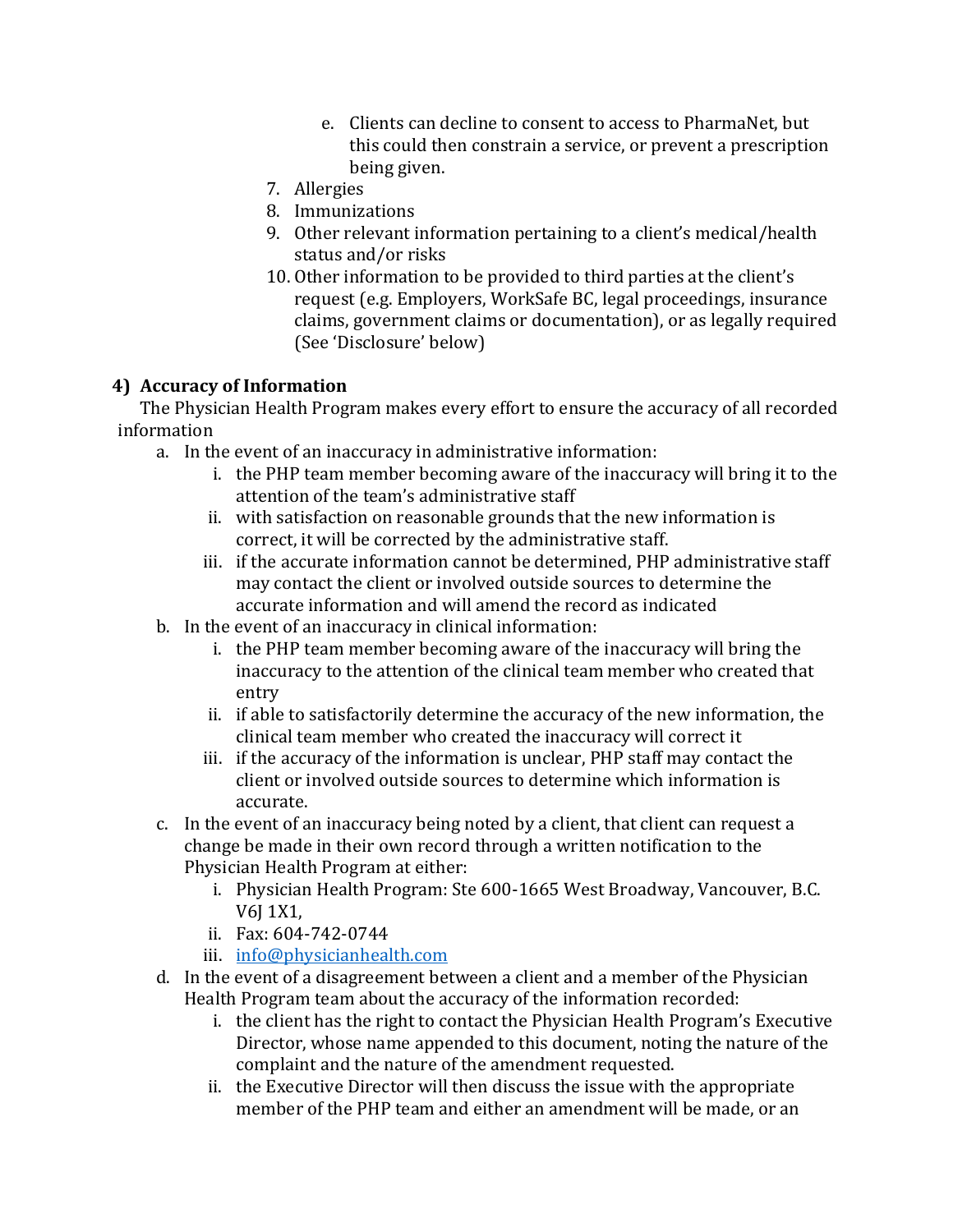entry will be made identifying the client's request, information relevant to the disagreement, and the reason(s) for not amending the record. The Physician Health Program has the legal right to decline to change the client record.

- iii. The client also has a right to register a complaint (See 'Questions, Concerns, and Complaints' in Section 11 below)
- e. When a client record is amended/corrected:
	- i. a client record is a legal document, so the original entry cannot be deleted;
	- ii. the incorrect information will remain in the file but identified, with the amendment/correction inserted

## **5) Protection of Personal Information**

There are professional, physical, technological, and administrative security measures that protect your information

#### **a. Professional Safeguards**

- i. Licensed healthcare professionals are governed and monitored by their provincial Colleges
- ii. A requirement of these Colleges is the maintenance of adequate safeguards for the confidentiality and security of personal information
- iii. A breach of the confidentiality and security of this information by a licensed healthcare professional can result in investigation and discipline by their College
- iv. See 'Questions, Concerns and Complaints' below

# **b. Physical Safeguards**

- i. Limited access to office with PHP staff in reception area
- ii. Security alarm in building with locks on elevators and internal doors after hours
- iii. Security alarm with physical response to any breach
- iv. Computerized records
- v. Limited personal information in paper format while in transit to computerized file
- vi. Shredding of all paper containing personal information, including usage of a licensed, bonded shredding company

# **c. Technological Safeguards**

#### **i. Computers**

- 1. Password-protected screensavers on each computer
- 2. Timed logout on each computer
- 3. Firewall security and encrypted hard drives on each computer
- 4. Two-factor authentication for access to client record software
- 5. Minimal identifiable information kept only temporarily on computers outside of the client record software
- **ii. Client records**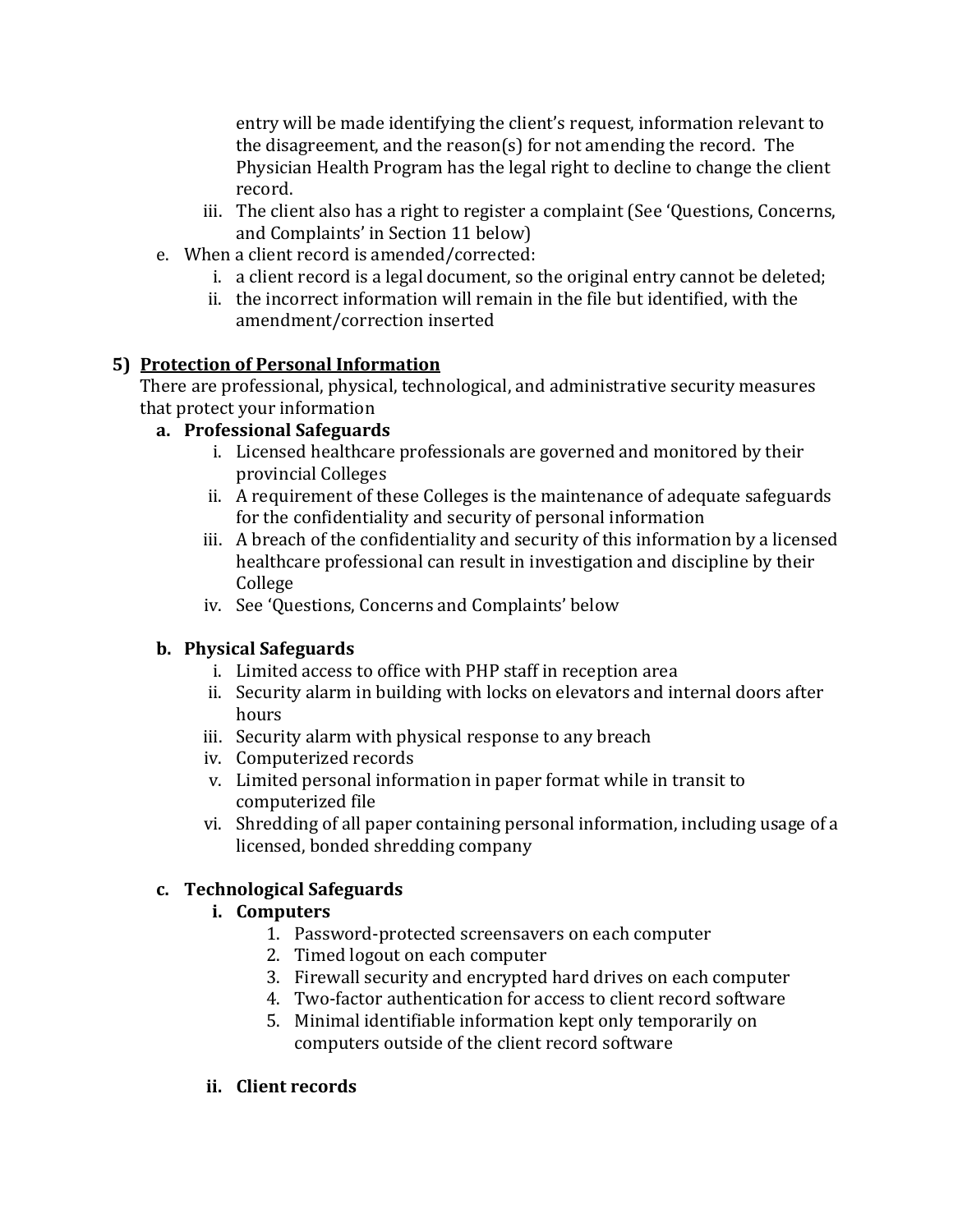- 1. Client records are held in 'cloud' computer software with only minimal temporary information in local computer, preventing or minimizing data access if computer stolen;
- 2. Only minimal and transient information kept in hardcopy form;
- 3. Computer servers holding client records are located within British Columbia.

## **d. Administrative Safeguards**

- i. Each PHP staff member is trained in privacy and confidentiality policies and processes, and is required to sign a confidentiality agreement at the beginning of their employment. This confidentiality agreement extends beyond the term of employment.
- ii. Staff meetings reinforce privacy policy and processes
- iii. Other persons having unsupervised access to the office (Cleaners, Security) are bonded, which requires a signed confidentiality agreement.

#### **e. Communications Policy**

#### **i. Telephone**

- 1. Limited conversation in non-private areas
- 2. No personal information left on voicemail
- **ii. Fax**
	- 1. Fax machine located in private area of the office
	- 2. Cover sheet indicating confidentiality of the information
	- 3. Reasonable steps to ensure fax numbers are accurate and entered properly

#### **iii. Email/Text**

- 1. No identifiable information transmitted
- **iv. Post/Courier**
	- 1. Sealed envelopes, mail kept in secure location until dispatched

#### **f. Breaches in information protection**

- i. Any identified breach will be immediately brought to the attention of the Executive Director of PHP.
- ii. The Executive Director of PHP will take immediate steps to contain the breach, evaluate the range and severity of the breach, notify the client(s) involved, and take steps to prevent further such breaches

#### **6) Disclosure of Personal Information**

Personal Information is disclosed under the following circumstances:

# **a. With Express Consent**

- i. When requested by a client (See 'Limitation to Access' below);
- ii. Express written consent is required for the disclosure of personal information to outside agencies on behalf of the client for the purpose of accessing medical benefits on behalf of a client (e.g. accessing benefits provided by a third party, reimbursement of costs by an insurance plan, information to a lawyer or accountant);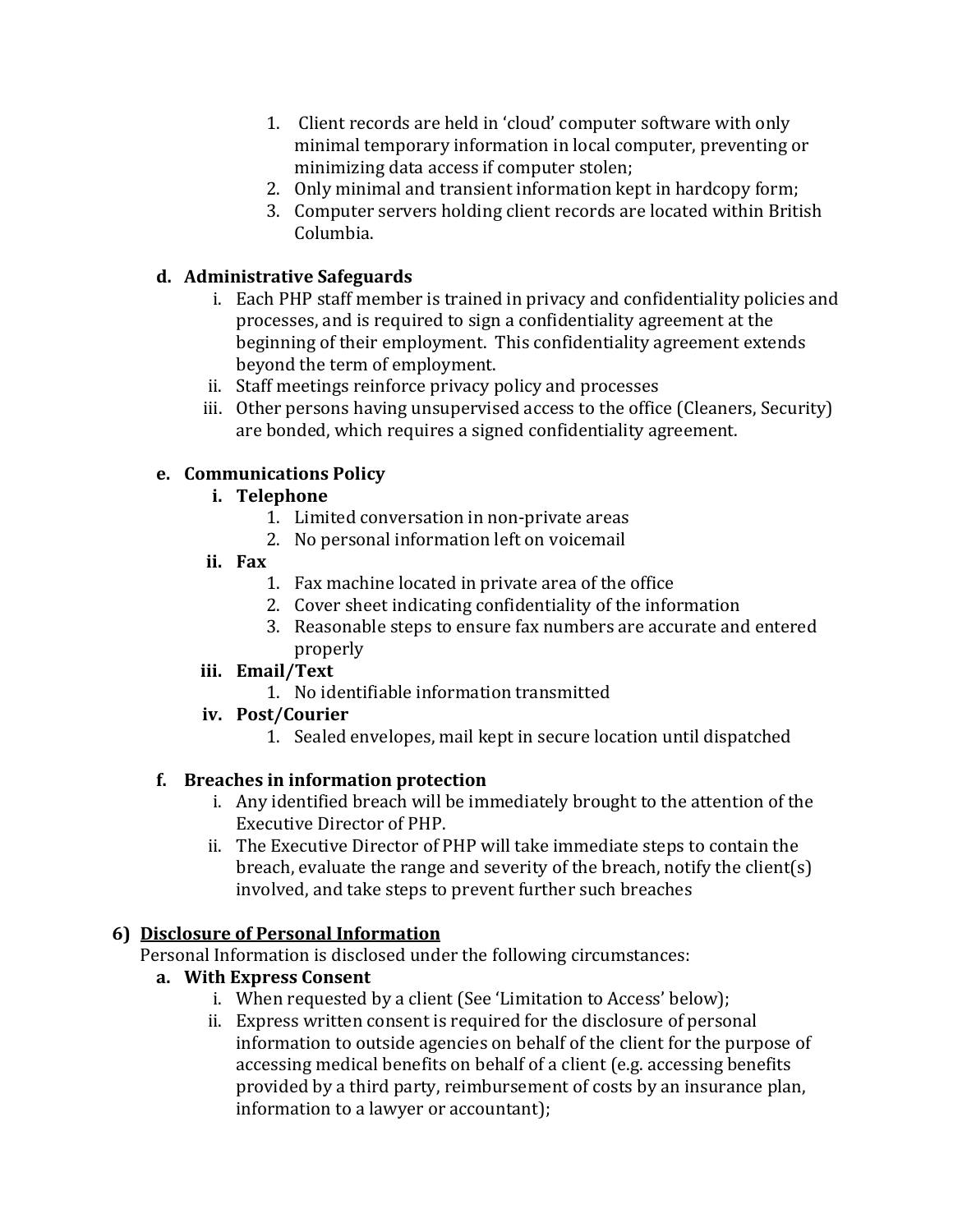- iii. Before disclosure of information, PHP will require written signed permission that will be placed in the client's record. This permission may be submitted to:
	- 1. Physician Health Program: Ste 600-1665 West Broadway, Vancouver, B.C. V6J 1X1,
	- 2. Fax: 604-742-0744
	- 3. [info@physicianhealth.com](mailto:info@physicianhealth.com)

#### **b. With Implied Consent**

- i. Implied consent can be assumed for the disclosure of personal information to the staff within the PHP on an as-needed basis when a client requests information or services with the PHP;
- ii. Implied consent can be assumed for the disclosure of personal information to outside healthcare practitioners and agencies for the purpose of accessing of medical services on behalf of a client for the purpose of provision of care (e.g. referrals, tests, etc.);

#### **c. Without Consent**

There are limited situations in which the PHP is legally required to disclose personal information without the client's permission. These situations include, but are not limited to:

- i. Situations in which a client's or another's wellbeing is reasonably believed to be in jeopardy
- ii. Reporting specific diseases
- iii. Reporting abuse (child, elder, spouse, etc.)
- iv. Reporting fitness (e.g. driving license, pilot's license)
- v. By court order (when subpoenaed)
- vi. In regulatory investigations
- vii. When required by regulatory bodies (College of Physicians and Surgeons
- viii. For quality assessment evaluation (peer review)
- ix. For risk and error management (e.g. medico-legal advice)

# **d. Withdrawal of consent**

- i. Clients have the ability to withdraw consent for the disclosure of their information at any time, with the exception of those situations in which the PHP is legally compelled to do so (see above)
- ii. If a client chooses to withdraw their consent for the sharing of their personal information, a PHP team member may reach out to the client to discuss any significant consequences that may result with respect to their care, treatment, and safety

# **7) Client Access to Information**

Clients have a right to access their record in a timely manner.

a. Clients must provide PHP with a signed written request to access their records. This can be submitted to: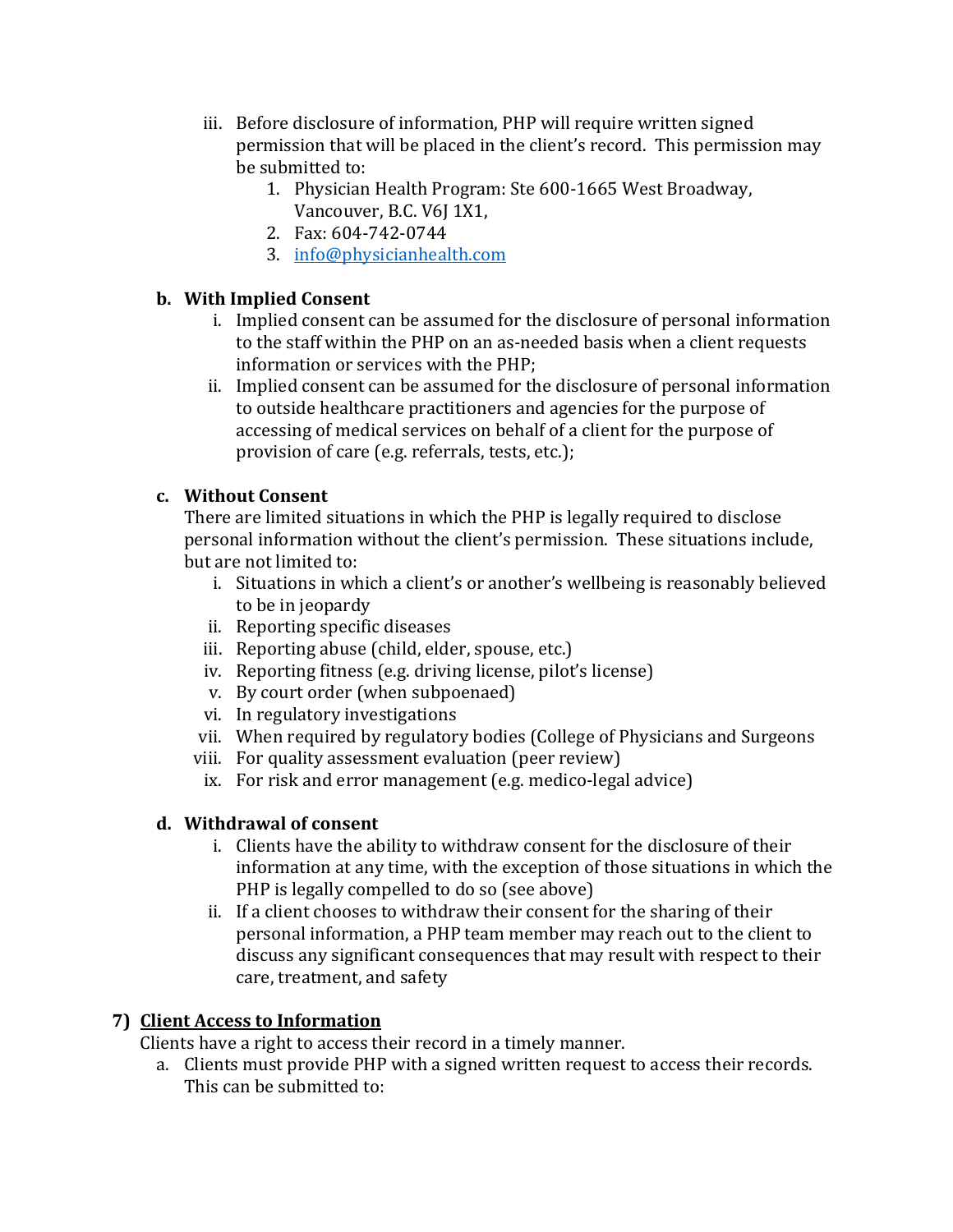- i. Physician Health Program: Ste 600-1665 West Broadway, Vancouver, B.C. V6J 1X1,
- ii. Fax: 604-742-0744
- iii. [info@physicianhealth.com](mailto:info@physicianhealth.com)
- b. If a client wishes to view their record, to ensure the integrity of the record it must be done either:
	- i. in person within the PHP office in the presence of a designated PHP team member, or
	- ii. through viewing only access online by a PHP team member.
- c. If a client requests a copy of their records, one will be provided within a reasonable time.
- d. Prior to the client being given access to their information, PHP will be given opportunity to review the file to redact information as per 'Limitations to Access' in Section 8 of this document.
- e. Reasonable fees may be charged for the above accesses

# **8) Limitations to access**

In limited circumstances a client may be denied access to their records:

- a. When the information could reasonably be expected to endanger the mental or physical health or safety of the individual making the request
- b. If the disclosure would reveal personal information of another person or persons that could reasonably be expected to \endanger the mental or physician health or safety of that individual;
	- i. In this case, this office will either decline to provide the information, or if it is possible, redact the information provided.
	- ii. If the disclosure would reveal personal information of another person or person(s) who has not consented to the disclosure, PHP will endeavour to either obtain the permission of the third person(s) affected or redact the information provided. If these options are not possible, this office will decline to provide the information.

# **9) Retention of Records**

- a. Information is kept for the duration mandated by legislation and/or the College of Physicians and Surgeons of B.C.; this is currently 16 years after last contact or 16 years after a person reaches age of majority, whichever is longer
- b. Information retained in the PHP's client record management software enjoys the same security as active records
- c. Inactive paper charts and files are stored with a bonded third party

# **10) Destruction of Records**

- a. Paper records with personal information that are to be destroyed within the office are placed in designated containers for shredding;
- b. If shredded within the office they are placed through a cross-shredder (cuts paper into strips and also cuts strips into pieces) before disposal
- c. Larger amounts are placed in a locked receptacle which is collected by a bonded third-party company for cross shredding and destruction.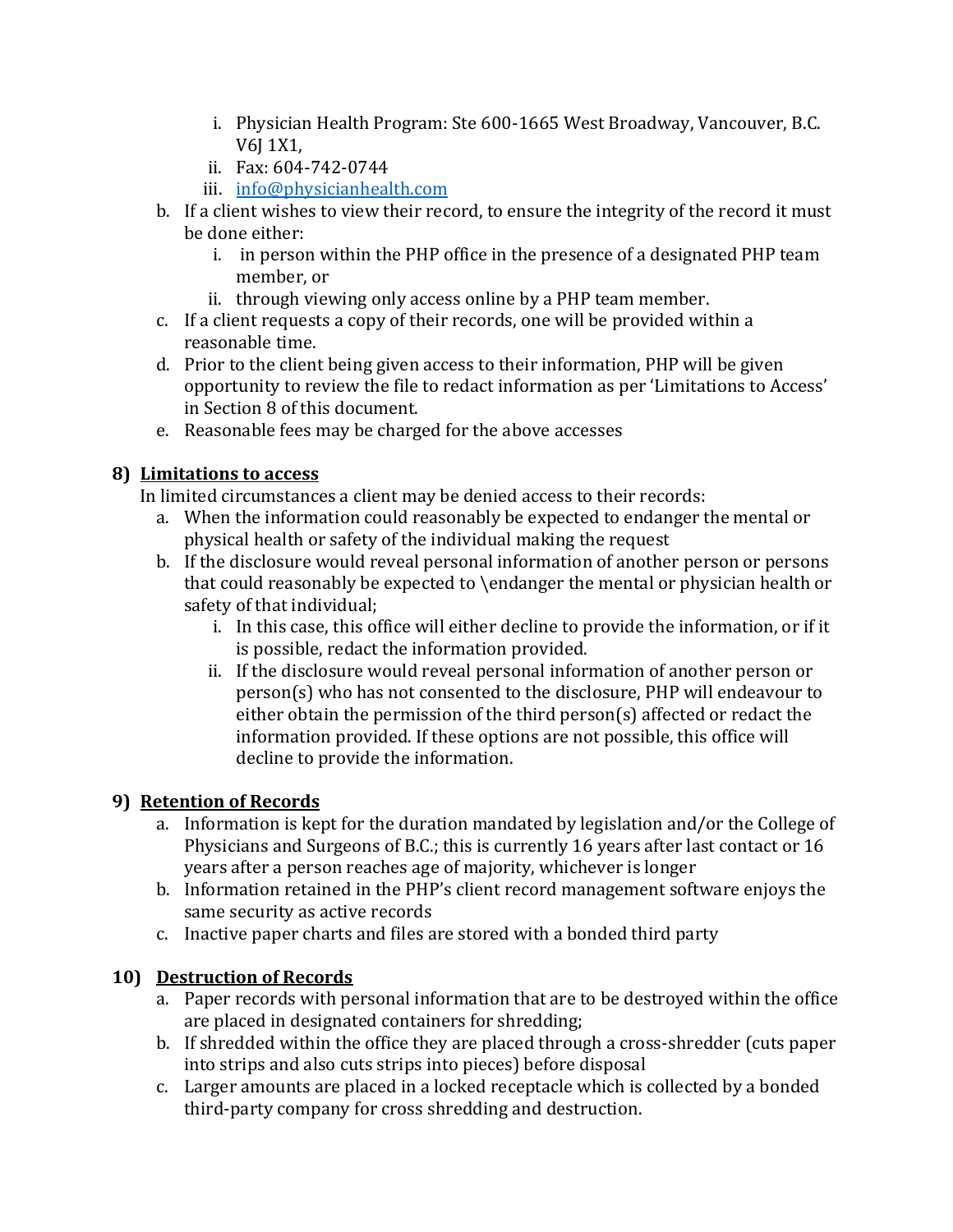- d. Computer records containing personal information are doubly deleted from any computer holding them; i.e. deleted from the program then deleted from the computer's trash;
- e. Computers used within the office are wiped clean by a professional company before being disposed of. In the event of a computer failure that prevents computer wiping, the hard drive is removed and physically destroyed.
- f. Computer records within our client record management software are not located or stored within our office, but on off-site servers. The servers holding this information are located within Canada and the software company is required through legislation to adhere to provincial government standards of security during storage and destruction.
- g. Inactive paper records are professionally shredded by a bonded company at the end of the required retention period.

## **11) Questions, Concerns, and Complaints**

- a. It is important to us that our privacy policies and processes address client concerns and needs
- b. If any client has questions, concerns, or complaints:
	- i. We welcome input verbally or in writing.
	- ii. We encourage a client to first discuss these with his/her Clinical Coordinator and/or Program Physician in this office;
	- iii. These can also be addressed to our Executive Director, whose name and contact information are at the end of this document.
	- iv. In the event that a concern or complaint is focused on the Executive Director, the complaint will be directed to the Chief Executive Officer, Doctors of BC for attention;
	- v. If a concern or complaint is not satisfactorily addressed, the following recourses also apply:
		- 1. Written concerns or complaints may be sent to: Office of the Information and Privacy Commissioner PO Box 9038 Stn. Prov. Govt.
			- Victoria, B.C., V8W 9A4
			- info@oipc.bc.ca
		- 2. Written concerns or complaints about physicians may also be sent to:

Complaints Department College of Physicians and Surgeons of British Columbia 300-669 Howe Street Vancouver, B.C., V6C 0B4 Fax : 604-733-3503